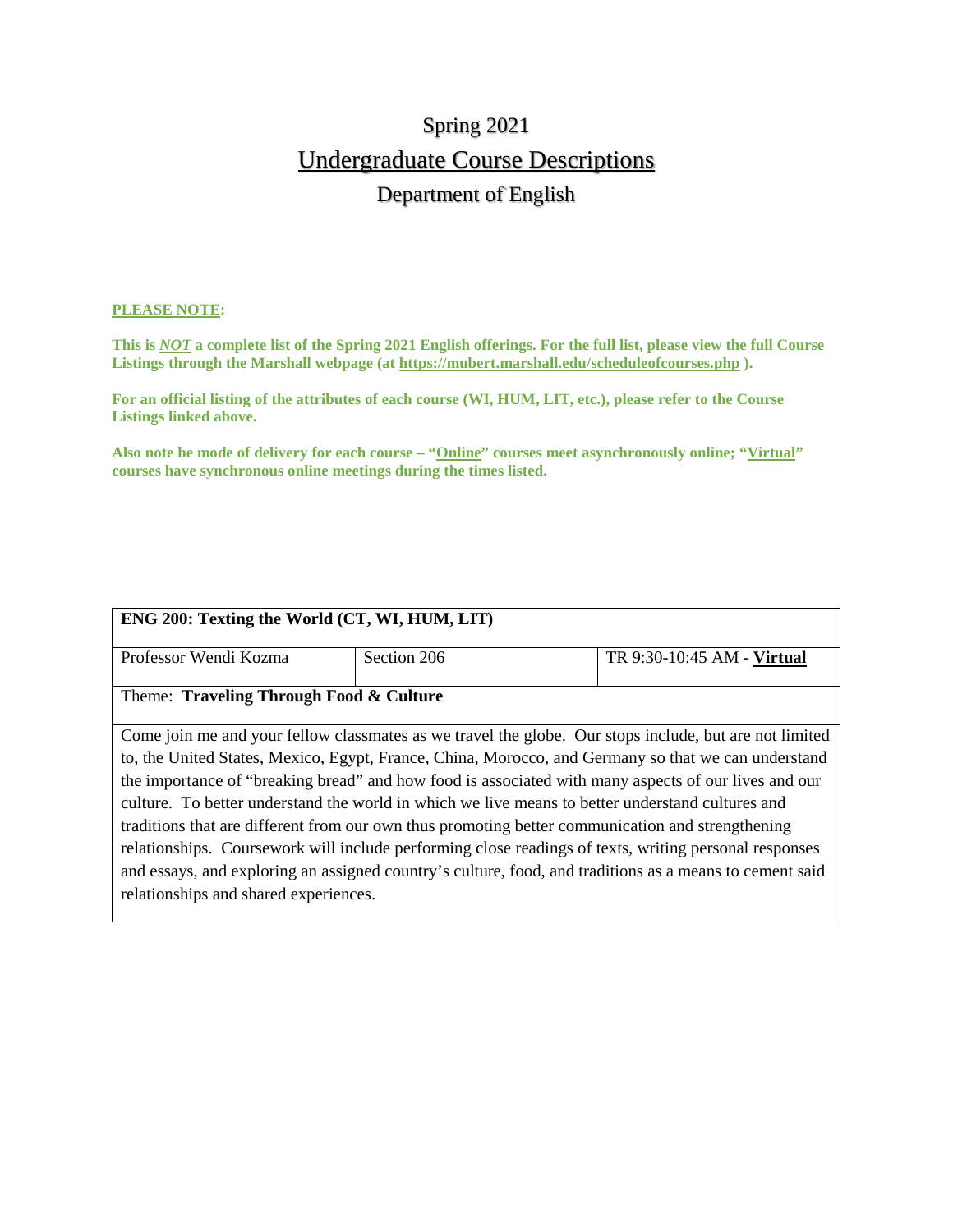| ENG 200: Texting the World (CT, WI, HUM, LIT)                                                             |                                                                                                      |        |
|-----------------------------------------------------------------------------------------------------------|------------------------------------------------------------------------------------------------------|--------|
| Professor Abby Daniel                                                                                     | Section 209                                                                                          | Online |
|                                                                                                           | Section 211 -2 <sup>nd</sup> 8 weeks                                                                 | Online |
| <b>Theme: Spooky Satire: Monster Satire Adaptations</b>                                                   |                                                                                                      |        |
|                                                                                                           | Monsters haunt us across literary genres, cultures, and forms. Why do we fear monsters? Do we create |        |
|                                                                                                           | our monsters or are they us? In this course we will explore monster narratives through their satire  |        |
| adaptations. Satire is a form of humor or "medley." Satire is meant to entertain and while also provide   |                                                                                                      |        |
| social commentary. We will move beyond the comparison of original texts and "bad adaptions" to            |                                                                                                      |        |
| focus on the dialogue between satire and multiple versions of the same story. This course will bring      |                                                                                                      |        |
| together literary and non-literary texts to explore the concepts of monsters in culture and to critically |                                                                                                      |        |
| think about cultural situations, research, and learn more about yourself and society. We will explore the |                                                                                                      |        |
| considerations of the monster as a symbol, revealing and reflecting cultural desires, values, and         |                                                                                                      |        |
| concerns. We will also explore how monsters have been adapted through satire and the implications.        |                                                                                                      |        |
| This course has two major papers/projects and mandatory rough drafts and peer reviews. The major          |                                                                                                      |        |
| project for the course will be a culmination of what you have learned in the class presented as a         |                                                                                                      |        |
| contemporary issues project presentation.                                                                 |                                                                                                      |        |
|                                                                                                           |                                                                                                      |        |

| DH 201: Intro to Digital Humanities (WI, DH, NOBK)                                            |             |                                                                                                   |
|-----------------------------------------------------------------------------------------------|-------------|---------------------------------------------------------------------------------------------------|
| Dr. Stefan Schöberlein                                                                        | Section 201 | Online                                                                                            |
|                                                                                               |             |                                                                                                   |
| This class, broadly speaking, focuses on the scholarly study of human culture using digital   |             |                                                                                                   |
| methods and technologies. Together, we will figure out what is meant by "digital humanities," |             |                                                                                                   |
| sample tools and projects from the field, and get to know digital humanists working at        |             |                                                                                                   |
| Marshall. No prior experience with coding, data analysis or digital design is required. This  |             |                                                                                                   |
|                                                                                               |             | class severs as the introduction to the interdisciplinary digital humanities minor but is open to |
| anyone interested.                                                                            |             |                                                                                                   |

| ENG 203: Appalachian Literature (HUM, LIT, WI, MC)                                                         |                   |        |
|------------------------------------------------------------------------------------------------------------|-------------------|--------|
| Dr. Britton Lumpkin                                                                                        | Section 201 & 202 | Online |
| If anything, Appalachia is a realm rife with contradictions. It is a place of myth and harsh realities. It |                   |        |
| harbors mindsets of both progressive thought and narrow-minded thinking. As a bioregion, it has            |                   |        |
| endured numerous periods of resource extraction and exploitation, yet it has also served as an             |                   |        |
| important region in regard to conservation and preservation. Its hills and valleys are suffused with       |                   |        |
| equal parts nostalgia and fatalism. While many of its inhabitants may espouse certain libertarian ideals,  |                   |        |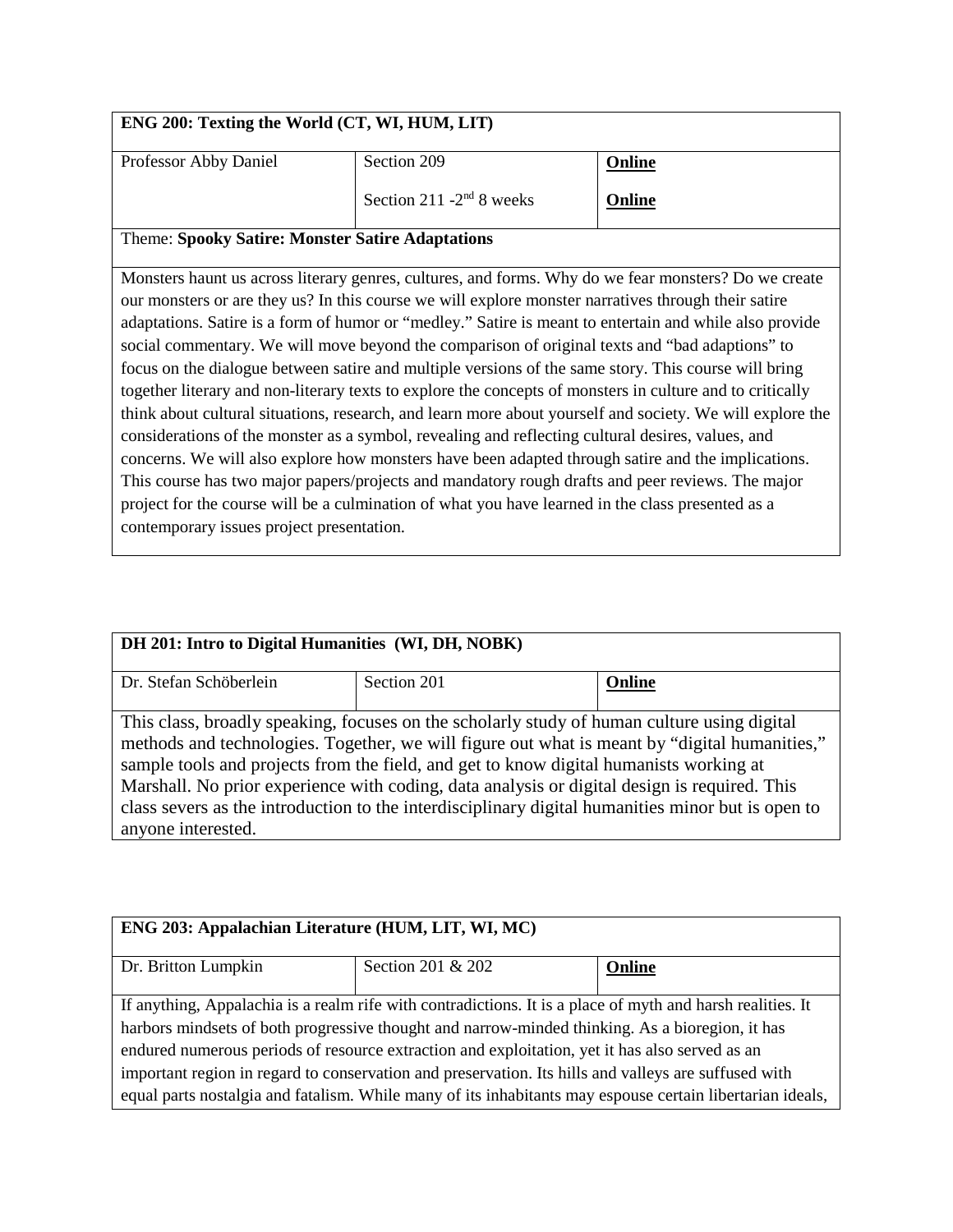there are plenty of corporate endeavors and government projects that have shaped and continue to shape the region. These intriguing contradictions define and inform the writers and the literature that emerges from this place. In understanding their work, we can gain insights into both the narrative of Appalachia and America. Over the course of the semester, we will consider the ideas and concepts found in the work of various writers and contribute to the conversation they have begun.

### **ENG 206: Good Plays (HUM, LIT, WI)**

| $\overline{\phantom{a}}$<br>D<br>. )r<br>emer | $\sim$ $\sim$ $\sim$<br>,,<br>$\cdot$<br>$\sim$ uUII $\angle$<br>tuun 201 |  |
|-----------------------------------------------|---------------------------------------------------------------------------|--|

In this class you will be reading, discussing, and writing about a wide range of plays from a variety of traditions and historical eras and from a variety of styles and genres including tragedy by Sophocles, realism by Henrik Ibsen, comedy by Oscar Wilde, the expressionist dramas of Eugene O'Neill and Sophie Treadwell, and a contemporary Broadway musical *Dear Evan Hansen.* Along the way we will explore how the playwrights we will read kept reinventing and reshaping the conventions of drama to fit their times while appealing to their audiences (that is, getting across their ideas while also selling tickets), and how playwrights from different periods and cultural backgrounds address such timeless themes as war, sex, race, identity, class conflict, and the foolishness and nobility of human nature. The main assignments will include online discussion boards, some quizzes, literary analysis paragraphs, and essay tests.

# **ENG 211: Science Fiction (HUM, LIT, WI)** Dr. Jim Riemer Section 202 **Online** Aliens! Spaceships! Time Travel! Cyborgs! Alternate history! Prepare to explore the many worlds and dimensions of science fiction. In this class you will be reading, discussing, and writing about a range of science fiction texts, from classics to the contemporary. While the texts you will be reading treat a range of themes and issues, we will be giving particular focus to how those texts develop themes and address issues related to the interaction between cultures, the danger and benefits of science and technology, and ideas about gender, as well as examining the conventions and techniques of the science fiction genre. The main assignments will include online discussion boards, literary analysis

paragraphs, a literary analysis essay, and a web site project.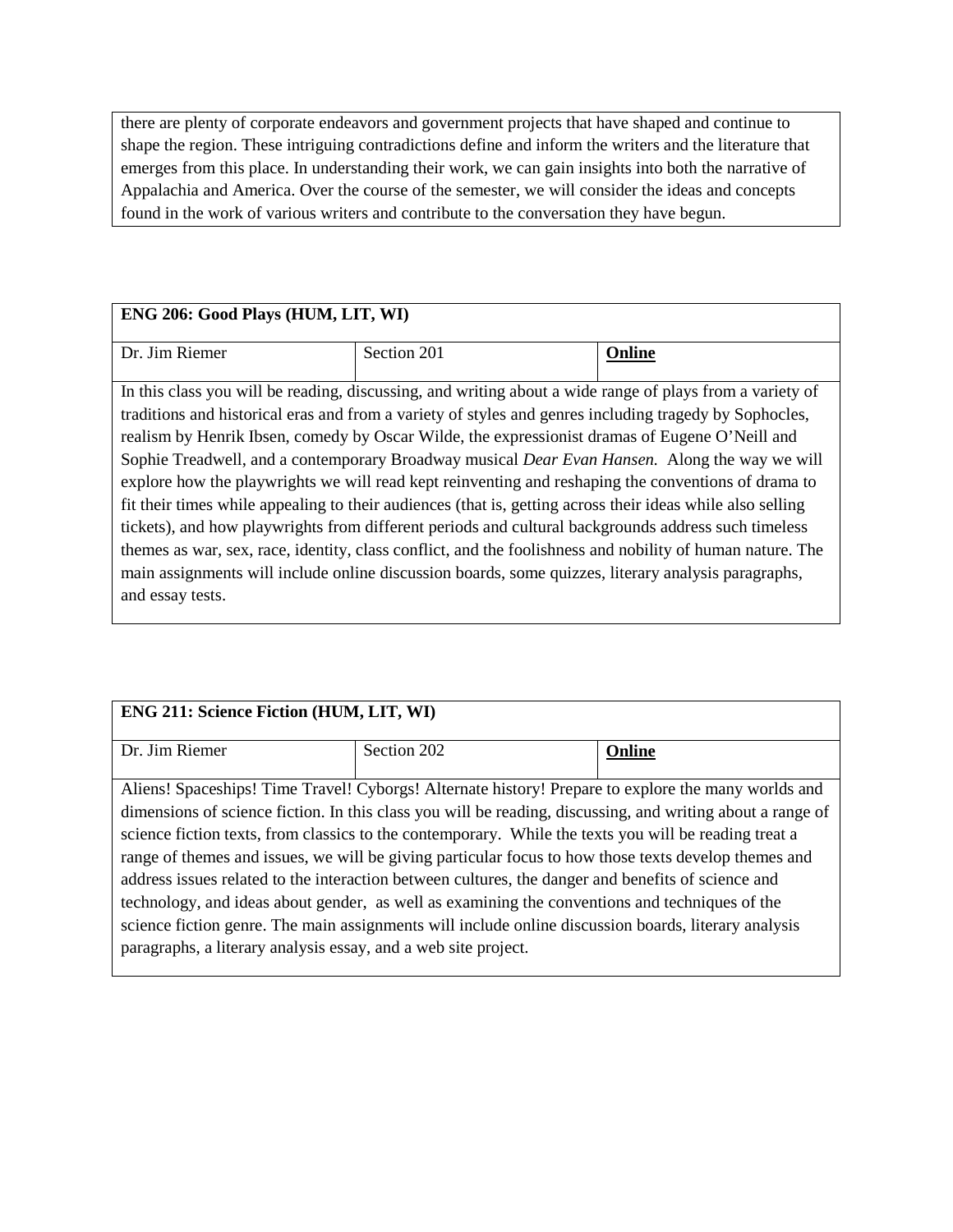### **ENG 214: Introduction to Comics (HUM, LIT, WI)**

| Dr. Jim Riemer                                                                                          | Section 203                                                                                                  | Online |
|---------------------------------------------------------------------------------------------------------|--------------------------------------------------------------------------------------------------------------|--------|
|                                                                                                         |                                                                                                              |        |
|                                                                                                         | In this class you will be reading, discussing, and writing about comics and graphic narratives. You will     |        |
|                                                                                                         | be learning to analyze the visual and graphic narrative techniques in these texts and how those              |        |
|                                                                                                         | techniques are used by the writers and artists to develop characters, illustrate conflicts, create suspense, |        |
| and develop themes. While the comics and graphic narratives you will be reading treat a range of        |                                                                                                              |        |
| themes and issues, we will be giving particular focus to how those texts develop themes and address     |                                                                                                              |        |
| issues related to the depiction of violence, gender roles, and ideas about justice. The readings will   |                                                                                                              |        |
| include comics featuring Batman, Jonah Hex, Hawkeye, and a feline hardboiled detective named            |                                                                                                              |        |
| Blacksad, You will also read a graphic memoir by Marjane Satrapi and a graphic novel of your choice.    |                                                                                                              |        |
| The main assignments will be online discussion boards, two literary analysis paragraphs, an essay test, |                                                                                                              |        |
| and a PowerPoint slideshow project.                                                                     |                                                                                                              |        |
|                                                                                                         |                                                                                                              |        |

| ENG 221: Postcolonial Literature (HUM, WI, MC, LIT)                                                                                                                                                                                                                                                                                                                                                                                                                                                                                                                                                                                                                                                                                      |             |        |
|------------------------------------------------------------------------------------------------------------------------------------------------------------------------------------------------------------------------------------------------------------------------------------------------------------------------------------------------------------------------------------------------------------------------------------------------------------------------------------------------------------------------------------------------------------------------------------------------------------------------------------------------------------------------------------------------------------------------------------------|-------------|--------|
| Dr. Puspa Damai                                                                                                                                                                                                                                                                                                                                                                                                                                                                                                                                                                                                                                                                                                                          | Section 201 | Online |
|                                                                                                                                                                                                                                                                                                                                                                                                                                                                                                                                                                                                                                                                                                                                          | Section 202 | Online |
| <b>COURSE THEME: Literary Epidemics</b>                                                                                                                                                                                                                                                                                                                                                                                                                                                                                                                                                                                                                                                                                                  |             |        |
| You are not alone if "pandemic fatigue" best describes your current state of mind. A lot of people<br>around you and across the globe are feeling the same way. In order to deal with this pandemic burnout,<br>people are turning to literature and films on the very topic of pandemics. In this course, I invite you to<br>read and reflect on a few texts pertaining to COVID and other epidemics. We will look at novels such<br>as Oryx and Crake (by Margaret Atwood) and The Plague (by Albert Camus); we will read essays by<br>Zadie Smith and watch a film, Love in the Time of Cholera, based on a novel by the same title by<br>Gabriel Garcia Marquez. Assignments will include weekly Blackboard posts and a final paper. |             |        |

| ENG 232: Good Films (HUM, LIT, WI, DH, Film Studies)                                                   |             |                          |  |
|--------------------------------------------------------------------------------------------------------|-------------|--------------------------|--|
|                                                                                                        |             |                          |  |
| Dr. Daniel Lewis                                                                                       | Section 201 | $TR 12:30-145 - Virtual$ |  |
|                                                                                                        |             |                          |  |
| 90s Kids Will Remember                                                                                 |             |                          |  |
|                                                                                                        |             |                          |  |
| In the 1990s, Y2K loomed, the U.S. President was impeached amid a sex scandal, "the internet" was      |             |                          |  |
| introduced to the general public, and possibly the best music of all time was being made. Films of the |             |                          |  |
| 90s reflected the wildness and diversity of the decade. Writer/directors like Quentin Tarantino and    |             |                          |  |
| Kevin Smith reinvented independent cinema and re-established its place in the mainstream movie         |             |                          |  |
| market. At the same time, Hollywood studios were pioneering computer-generated effects and             |             |                          |  |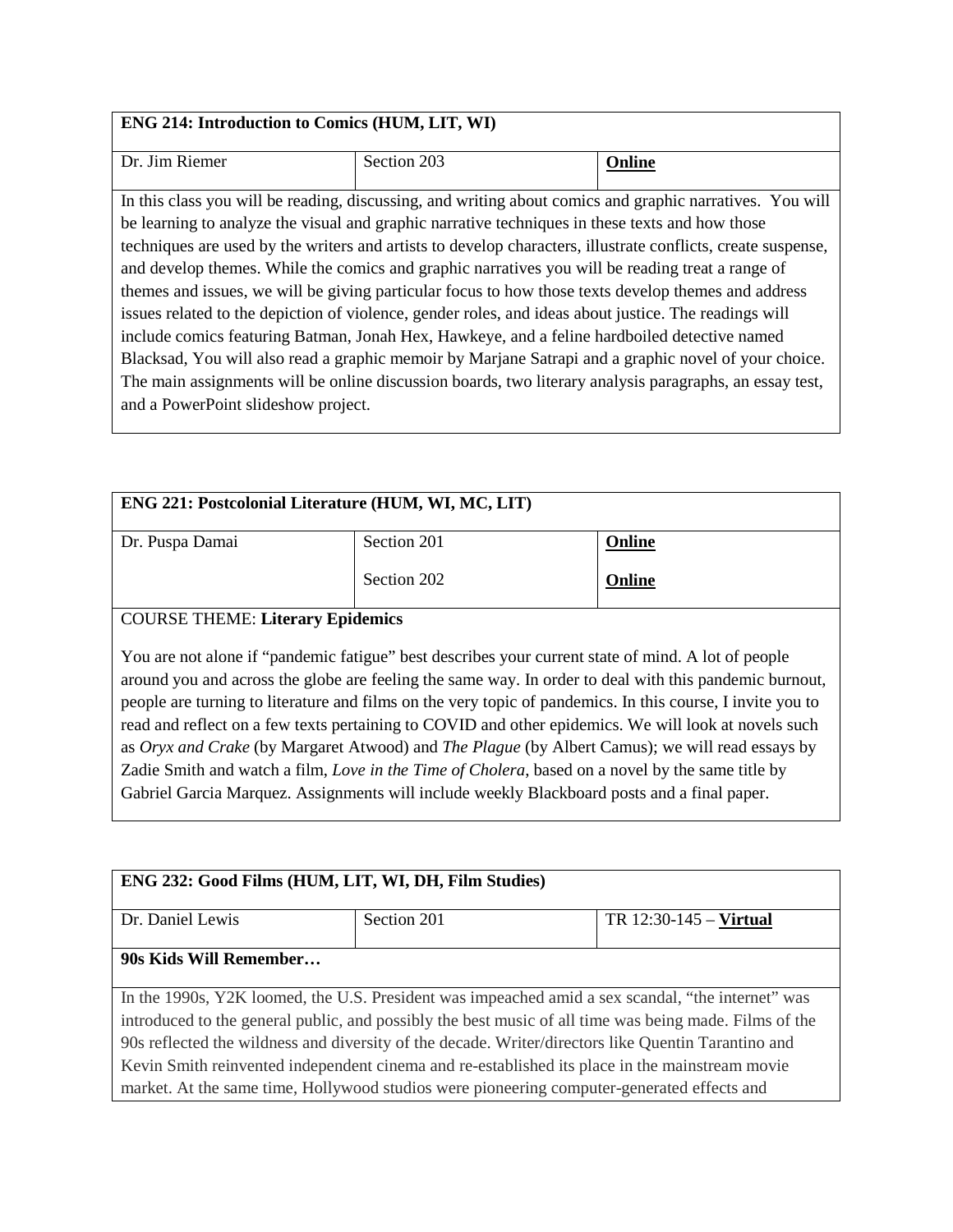revolutionizing blockbuster filmmaking. In this course, we will view a diverse selection of films that range from subversive comedy *(Clueless),* burgeoning African-American voices *(Boyz N The Hood),*  female directors *(Boys Don't Cry),* gigantic blockbusters (*Jurassic Park*), and indie horror (*The Blair Witch Project*), among others.

#### **ENG 232: Good Films (HUM, LIT, WI, DH, Film Studies) –** *Affordable Education Materials*

| Ian Nolte | Section 202 | MW $4:00-5:15$ – Virtual |
|-----------|-------------|--------------------------|
|           | Section 203 | TR $4:00-5:15$ – Virtual |

#### **Netflix Original Releases**

For a century, Hollywood studios have produced films for theatrical distribution. In the last decade, Netflix has challenged this business model by producing and distributing big budget feature films directly to subscriber's homes. This course will take a look at Netflix original film releases and study them as examples of traditional film genres—from science fiction to romantic comedy. We will study and write about movies, how they are made, and how they influence our culture. No textbook required—however you will need access to a Netflix account to view required films.

| ENG 232: Good Films (HUM, LIT, WI, DH, Film Studies)                                                     |             |        |  |
|----------------------------------------------------------------------------------------------------------|-------------|--------|--|
| Dr. Walter Squire                                                                                        | Section 204 | Online |  |
| This course will focus upon popular film genres such as melodramas, musicals, social problem films,      |             |        |  |
| slapstick, romantic comedy, horror, science fiction, and action blockbusters. The histories and          |             |        |  |
| conventions of each of these genres (and possibly more) will explored. Furthermore, the class will       |             |        |  |
| consider how American history has influenced changes within each genre, and reasoning for changes in     |             |        |  |
| popularity of genres over time will be assessed. Readings from the assigned text An Introduction to Film |             |        |  |
| Genres, by Lester Friedman, et al, will be supplemented by select feature-length films as well as by     |             |        |  |
| numerous short films and clips from additional feature-length films. Assignments will include low-,      |             |        |  |
| medium-, and high-stakes writing (various discussion exercises, viewing responses to assigned feature-   |             |        |  |
| length films, and a longer genre analysis of a film) and a final exam.                                   |             |        |  |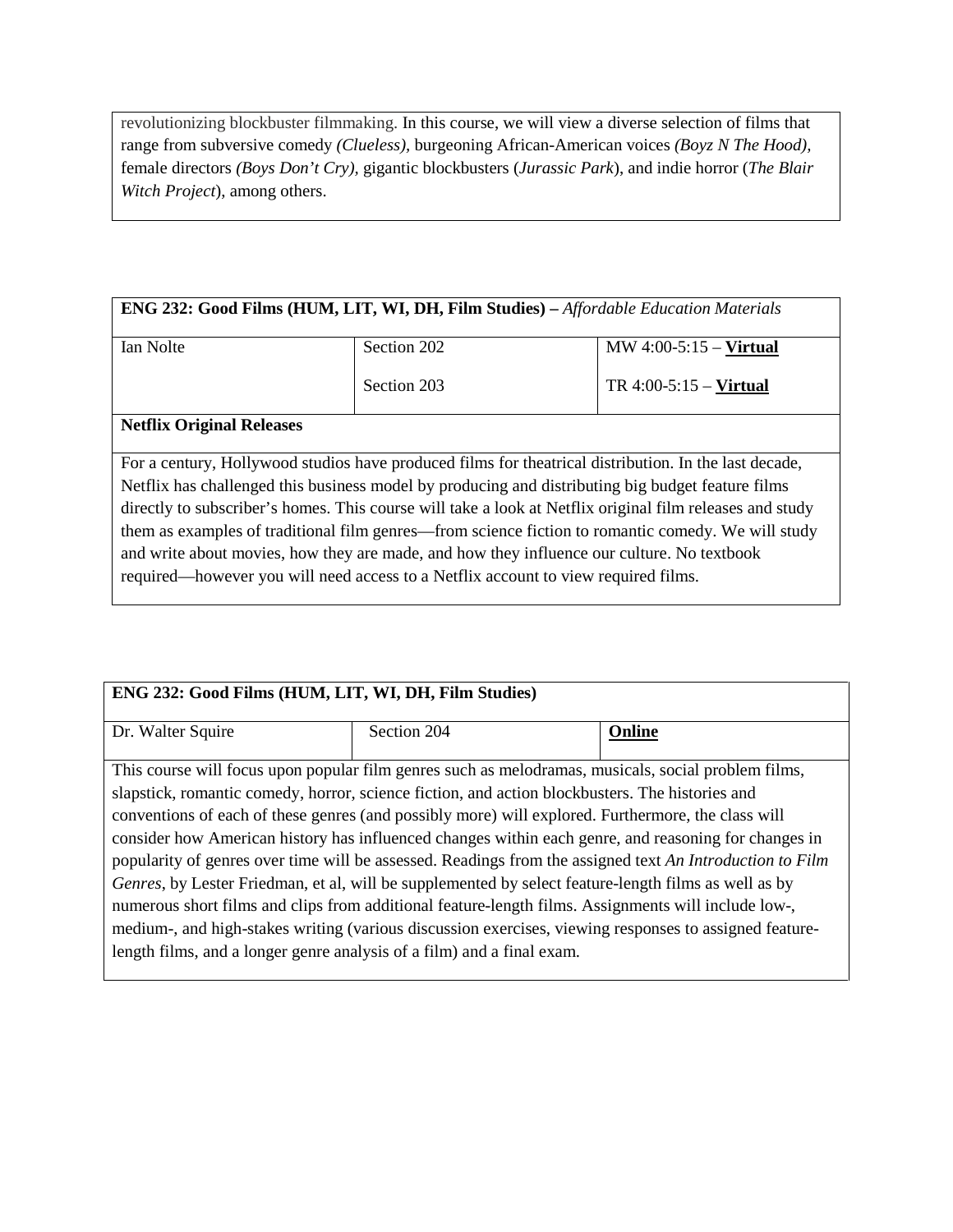#### **ENG 235: Crime and Sensation Literature (HUM, LIT, WI)**

Dr. Jill M. Treftz | Section 201 | MW 2:30-3:45 – **Virtual** 

#### **The Lives of Sherlock Holmes**

Since his first appearance in 1887, Sherlock Holmes has fascinated readers. Though killed, resurrected, and finally retired by his creator, Sir Arthur Conan Doyle, Sherlock Holmes became a cultural icon who has grown far beyond anything Doyle might have dreamed (or dreaded). This class will examine a selection of the Doyle stories, then look at the later "lives" of Sherlock Holmes, as imagined by writers of pastiches, reimaginings, and sequels, including Nicholas Meyer's *The Seven-Percent Solution*, Laurie R. King's *The Beekeeper's Apprentice*, the BBC's *Sherlock*, and Brittany Cavallaro's *A Study in Charlotte*. The class will be discussion-based, with regular writing assignments and a major project at the end of the semester.

| ENG 240: Introduction to African American Literature (HUM, LIT, WI, MC) |                                                                                                                                                                                                                                                                                                                                                                                                                                                                                                                                                                                                                                                                                                                                                                                                                                     |        |
|-------------------------------------------------------------------------|-------------------------------------------------------------------------------------------------------------------------------------------------------------------------------------------------------------------------------------------------------------------------------------------------------------------------------------------------------------------------------------------------------------------------------------------------------------------------------------------------------------------------------------------------------------------------------------------------------------------------------------------------------------------------------------------------------------------------------------------------------------------------------------------------------------------------------------|--------|
| John Young                                                              | Section 202                                                                                                                                                                                                                                                                                                                                                                                                                                                                                                                                                                                                                                                                                                                                                                                                                         | Online |
|                                                                         | This class will introduce students to major themes in African American literary history organized<br>around three main themes: the enduring legacy of slavery, racialized identity, and racial justice.<br>Readings will include representative selections from three major periods, with one major work from<br>each of those units: the Harlem Renaissance in the 1920s and '30s (Nella Larsen's <i>Passing</i> ), the Black<br>Arts Movement of the 1960s and '70s (Octavia Butler's <i>Kindred</i> ), and the contemporary period<br>(Claudia Rankine's Citizen). We will also read a range of essays, short fiction, and poetry, and watch<br>the Netflix series When They See Us. Requirements will include five short (1 pg.) responses, one paper<br>(2-3 pp.), contributions to the class discussion board, and two exams. |        |

| ENG 263: Introduction to Digital Literary Studies (HUM, LIT, WI, DH)                                 |                                                                                                 |        |
|------------------------------------------------------------------------------------------------------|-------------------------------------------------------------------------------------------------|--------|
|                                                                                                      |                                                                                                 |        |
| Dr. Kristen Lillvis                                                                                  | Section 201                                                                                     | Online |
|                                                                                                      |                                                                                                 |        |
|                                                                                                      | Do you dream about combing through archives? Do you find yourself analyzing the games you play? |        |
| Are you a creative writer interested in producing video essays? Here's a way to get started on these |                                                                                                 |        |
| goals and more. Topics to be addressed include digitizing and analyzing print texts, critiquing      |                                                                                                 |        |
| electronic literature and video games, and creating text-based digital games and video essays. This  |                                                                                                 |        |
| course also covers the creation of digital portfolios.                                               |                                                                                                 |        |
|                                                                                                      |                                                                                                 |        |
| TL; DR: play video games, get job skills.                                                            |                                                                                                 |        |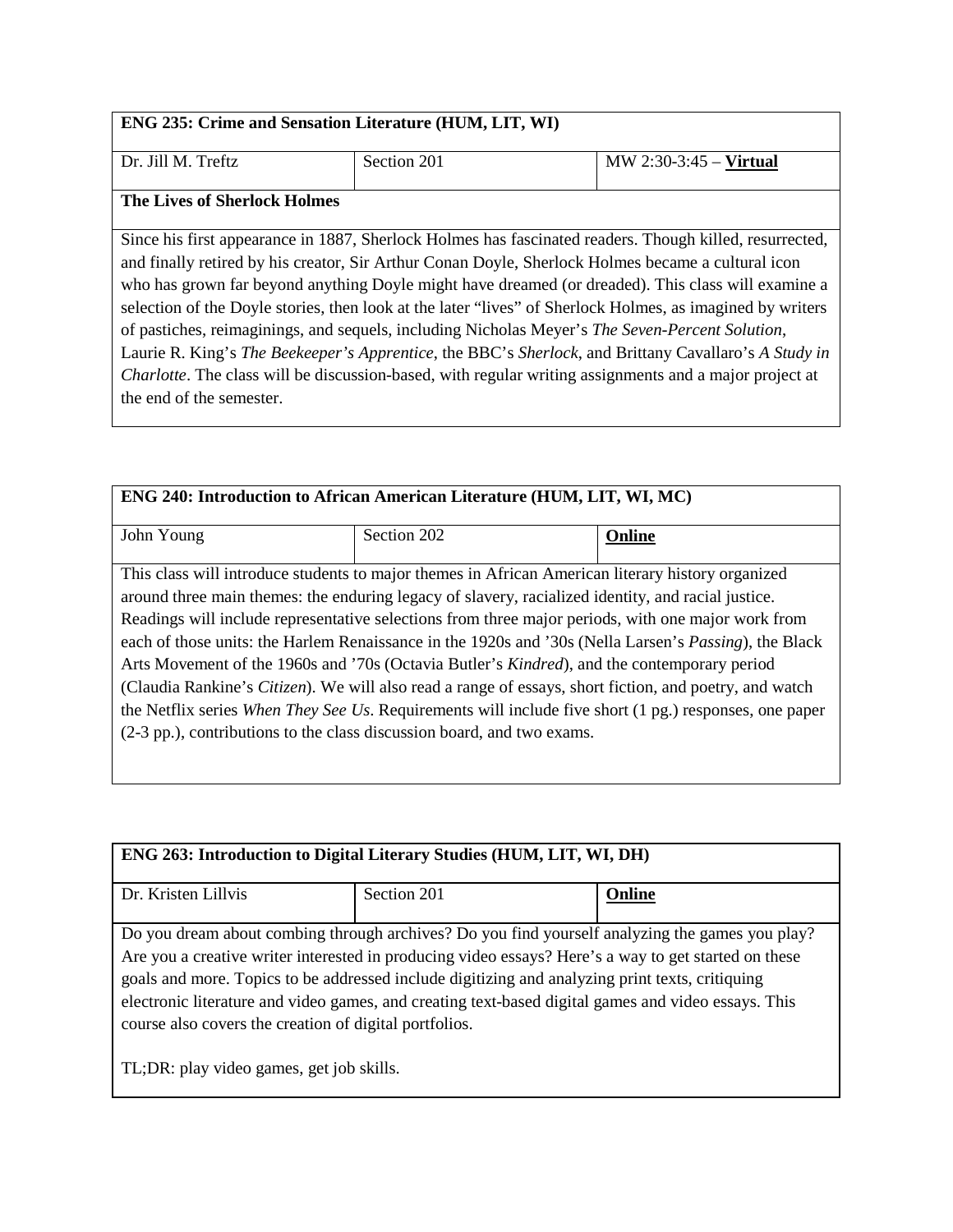| ENG 344: Introduction to Film Studies (LIT, WI, DH, Film Studies) |
|-------------------------------------------------------------------|
|-------------------------------------------------------------------|

| Dr. Walter Squire | Section 201 | TR $9:30-10:45$ – Virtual |
|-------------------|-------------|---------------------------|
|                   | Section 202 | TR $12:30-1:45$ – Virtual |

Have you ever wondered how films are made? How do flashes of light accompanied by sound work together to produce riveting stories, some so enchanting that we watch them over and over? This course will focus upon film form, the artistry that produces the magic of movies. After devoting several weeks to an examination of the elements of film form--mise-en-scène, cinematography, editing, and sound—we will then shift our attention to international film history to provide a fuller picture of the possibilities of cinematic art. Readings from the assigned text *Looking at Movies*, by Richard Barsam and David Monahan, will be supplemented by select American and international films. Assignments will include low-, medium-, and high-stakes writing (various discussion exercises, weekly viewing responses to films, and a formal analysis of a short film) as well as quizzes and a final exam.

| ENG 344: Introduction to Film Studies (LIT, WI, DH, Film Studies)                                       |                                                                                                           |        |  |
|---------------------------------------------------------------------------------------------------------|-----------------------------------------------------------------------------------------------------------|--------|--|
|                                                                                                         |                                                                                                           |        |  |
| Ian Nolte                                                                                               | Section 203                                                                                               | Online |  |
|                                                                                                         |                                                                                                           |        |  |
|                                                                                                         | In this course, we will study film from its silent origins through the modern era. We will take a look at |        |  |
| significant moments in film history and examine how they shaped the movies we enjoy today. We will      |                                                                                                           |        |  |
| discuss movies as a product of culture and examine how different cultures are represented in film       |                                                                                                           |        |  |
| stories. Our writing will focus on close reading film form—examining film as a text and writing about   |                                                                                                           |        |  |
| how the production process influences the story on the screen. We will also experiment with film form   |                                                                                                           |        |  |
| creating digital projects related to production design, cinematography, and film soundtracks. This      |                                                                                                           |        |  |
| course will require no purchases after enrollment. All required readings and films will be open access. |                                                                                                           |        |  |
|                                                                                                         |                                                                                                           |        |  |

# **ENG 350: Intro to Textual Analysis (WI, DH)** Dr. Puspa Damai Section 202 TR: 11-12.15 - **Virtual** This course is designed to introduce you to a range of skills necessary for critical analysis, close reading and research in English studies. It aims at discussing tools and techniques for analyzing literary and visual texts such novels, films, plays, poems and graphic novels. The course also underscores the importance of genre and media in English studies. We will study both canonical and non-canonical or popular texts together with essays on critical theory and literary analysis. William Shakespeare's *Much Ado about Nothing* anchors our navigation of literary studies and critical analysis. We explore the multi-genre and multi-media revision and transformation of Shakespeare's play. The written work that you're expected to produce in this course range from low-stakes assignments such as in-class writing activities and short responses and medium-stakes textual analysis to high-stakes explication paper.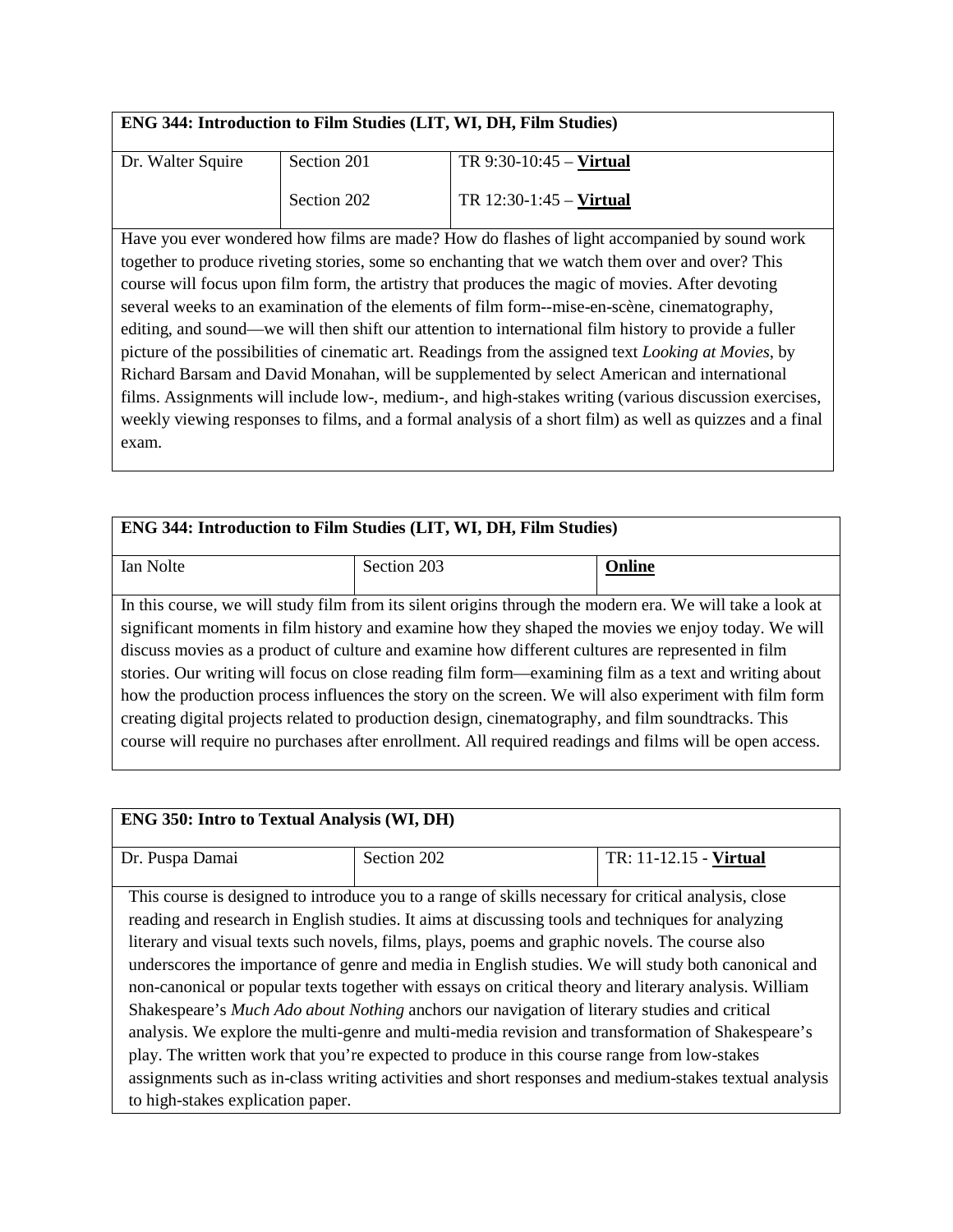| <b>ENG 350: Intro to Textual Analysis (WI, DH)</b> |                                                                                                                                                                                                                                                                                                                                                                                                                                                                                                                                                                                                                                                                                                                                                  |        |  |
|----------------------------------------------------|--------------------------------------------------------------------------------------------------------------------------------------------------------------------------------------------------------------------------------------------------------------------------------------------------------------------------------------------------------------------------------------------------------------------------------------------------------------------------------------------------------------------------------------------------------------------------------------------------------------------------------------------------------------------------------------------------------------------------------------------------|--------|--|
| Prof. Anna Rollins                                 | Section 203                                                                                                                                                                                                                                                                                                                                                                                                                                                                                                                                                                                                                                                                                                                                      | Online |  |
| Weaver's <i>Darkroom</i> .                         | What is a text? How can we become better, closer readers? How can we apply our reading to the world<br>in which we live? These are the questions that we will take up in this introduction to the English major.<br>We will begin the semester reading poetry as anthologized in Eavan Boland and Mark Strand's The<br><i>Making of a Poem.</i> Following our close reading of poetry, we will turn our gaze to the novel, focusing<br>specifically on Mary Shelley's Frankenstein. We will then step back in time, reading William<br>Shakespeare's play Much Ado About Nothing and critical articles about his dramatic work. Finally, we<br>will engage in reading a less-conventional text -- a graphic memoir - specifically, Lila Quintero |        |  |

| <b>ENG 355: Introduction to Critical Theory (WI)</b>                                                                                                                                                                                                                                                                                                                                                                                                                                                                                                                                                                                          |             |        |  |
|-----------------------------------------------------------------------------------------------------------------------------------------------------------------------------------------------------------------------------------------------------------------------------------------------------------------------------------------------------------------------------------------------------------------------------------------------------------------------------------------------------------------------------------------------------------------------------------------------------------------------------------------------|-------------|--------|--|
| Dr. Daniel Lewis                                                                                                                                                                                                                                                                                                                                                                                                                                                                                                                                                                                                                              | Section 203 | Online |  |
| "He must be theory-mad beyond redemption who, in spite of these differences, shall still persist in<br>attempting to reconcile the obstinate oils and waters of Poetry and Truth" – Edgar Allan Poe                                                                                                                                                                                                                                                                                                                                                                                                                                           |             |        |  |
| How do we define "literature"? How are texts related to the culture in which they are produced and the<br>culture in which they are read? This class is designed as an introduction to critical theory as it applies<br>to literature and culture. We will survey some of the core texts of modern critical theory, using<br>the Norton Anthology of Criticism and Theory. We will examine a multitude of approaches, including<br>historical, formalist, archetypal, psychoanalytic, Marxist, reader-response, New Historicist, feminist,<br>postcolonial, American multicultural, structuralist and various post-structuralist perspectives |             |        |  |
| including gender and masculinity studies.                                                                                                                                                                                                                                                                                                                                                                                                                                                                                                                                                                                                     |             |        |  |

| ENG 423: American Literature 1865-1914 (WI)                                                             |                                                                                                       |        |  |
|---------------------------------------------------------------------------------------------------------|-------------------------------------------------------------------------------------------------------|--------|--|
| Dr. Jim Riemer                                                                                          | Section 201                                                                                           | Online |  |
|                                                                                                         |                                                                                                       |        |  |
|                                                                                                         | The period from 1865 to 1914 was a time of immense political, economic, social and cultural change in |        |  |
|                                                                                                         | the United States. In this class you will be studying the diverse literary responses to those changes |        |  |
| including how these texts illustrate and examine issues of gender and race, immigration and the         |                                                                                                       |        |  |
| immigrant experience, class conflict, American identity, war and empire. To arrive at a complex and     |                                                                                                       |        |  |
| rich understanding of these issues, you will be reading a wide range of texts. So alongside canonical   |                                                                                                       |        |  |
| texts by writers such as Mark Twain, Edith Wharton, Stephen Crane, Charles Chesnutt, and Sui Sin        |                                                                                                       |        |  |
| Far, you will be studying a diverse group of non-canonical texts including several popular dime novels, |                                                                                                       |        |  |
| reports by war correspondents during the Spanish-American war, as well as newspaper and magazine        |                                                                                                       |        |  |
| editorials and speeches from the period to contextualize your reading of the literary texts.            |                                                                                                       |        |  |
|                                                                                                         |                                                                                                       |        |  |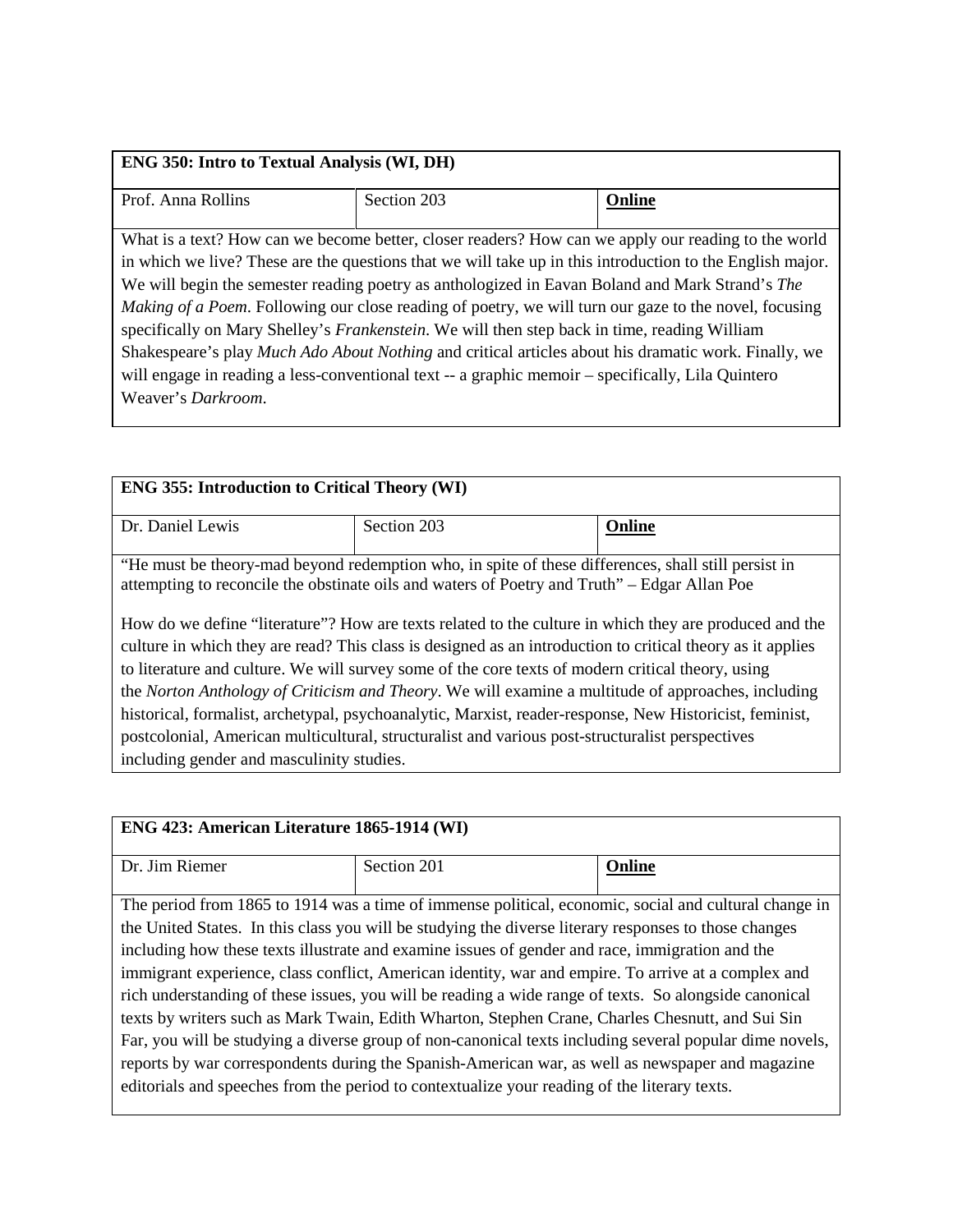| <b>ENG 427: Studies in Authors or Genre – Walt Whitman and Emily Dickinson (WI, NOBK)</b>               |                                                                                                 |                        |  |
|---------------------------------------------------------------------------------------------------------|-------------------------------------------------------------------------------------------------|------------------------|--|
| Dr. Stefan Schöberlein                                                                                  | Section 201                                                                                     | MW 2:30-3:45 - Virtual |  |
|                                                                                                         | The poet Adrienne Rich famously considered Walt Whitman and Emily Dickinson to be the "strange, |                        |  |
| uncoupled couple" that gave birth to American poetry as we know it. Still, they were a rather odd       |                                                                                                 |                        |  |
| couple, one turning an expansive persona into long, flowing lines for the masses, the other inscribing  |                                                                                                 |                        |  |
| poetic riddles into handsewn booklets largely for her own artistic pleasure. This class will follow the |                                                                                                 |                        |  |
| lives and works of these two, attempting to understand this founding moment of American poetry.         |                                                                                                 |                        |  |
| While we will mostly focus on their major works, we will also encounter some of their minor texts and   |                                                                                                 |                        |  |
| dive deep into the biographical and cultural contexts of these seminal writers.                         |                                                                                                 |                        |  |
|                                                                                                         |                                                                                                 |                        |  |

| <b>ENG 432: Contemporary Literature (WI, LIT)</b> |             |                                                                                                                                                                                                                                                                                                                                                                                                                                                                                                                                                                                                                                                     |  |
|---------------------------------------------------|-------------|-----------------------------------------------------------------------------------------------------------------------------------------------------------------------------------------------------------------------------------------------------------------------------------------------------------------------------------------------------------------------------------------------------------------------------------------------------------------------------------------------------------------------------------------------------------------------------------------------------------------------------------------------------|--|
| Dr. Puspa Damai                                   | Section 201 | MW 1-2:15pm - Virtual                                                                                                                                                                                                                                                                                                                                                                                                                                                                                                                                                                                                                               |  |
| <b>COURSE THEME: Pandemic Literature</b>          |             |                                                                                                                                                                                                                                                                                                                                                                                                                                                                                                                                                                                                                                                     |  |
| presentations and a final paper.                  |             | If you are interested in learning about pandemics as it is represented in literary, visual and historical<br>texts, you've stopped by the right place. This course will explore and examine works – fiction, poems,<br>graphic novels, essays, blogs, songs and films – dealing with pandemics (including the current one).<br>Some of the authors we look at are: Margaret Atwood, Lawrence Wright and Zadie Smith. We will also<br>watch films such as <i>Contagion</i> (2011), and will scavenge the web archives for poems, songs and blogs<br>created by artists in response to the coronavirus pandemic. Assignments will include a few short |  |

| <b>ENG 435: Modernism (WI)</b>                                                                           |                                                                                                       |                          |  |
|----------------------------------------------------------------------------------------------------------|-------------------------------------------------------------------------------------------------------|--------------------------|--|
| John Young                                                                                               | Section 201                                                                                           | MWF $11-11:50$ – Virtual |  |
|                                                                                                          | One hundred years ago, the world was in crisis: World War I had ended with millions dead, wounded,    |                          |  |
|                                                                                                          |                                                                                                       |                          |  |
|                                                                                                          | and traumatized; a flu epidemic showed no signs of stopping; and racial injustice was apparent        |                          |  |
| throughout the globe, especially in the U.S. (Sound familiar?) This class will survey the literature and |                                                                                                       |                          |  |
| culture of that tumultuous era, looking also at such social contexts as debates over women's suffrage,   |                                                                                                       |                          |  |
| Cubist revolutions in art, and the dawning end of European empires. In addition to major works by        |                                                                                                       |                          |  |
| Ernest Hemingway (In Our Time), Katherine Anne Porter (Pale Horse, Pale Rider), Virginia Woolf           |                                                                                                       |                          |  |
| (Mrs. Dalloway), and Jean Toomer (Cane), we will read short selections from a wide variety of other      |                                                                                                       |                          |  |
| modernist writers. Modernism is often thought of as too difficult, abstract, or experimental to "make    |                                                                                                       |                          |  |
|                                                                                                          | sense," but this is a misunderstanding: the writers and artists working in that period felt the world |                          |  |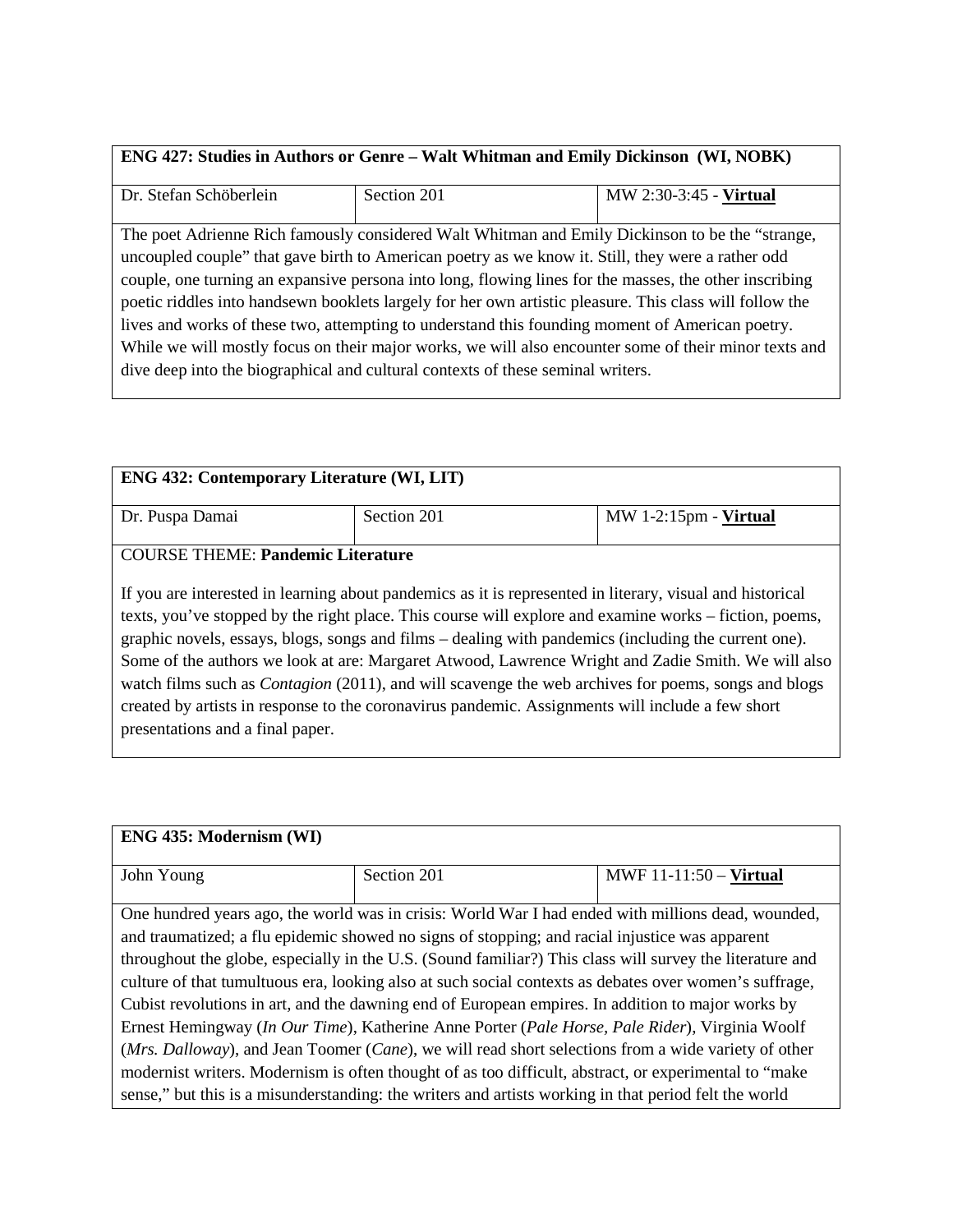around them had changed radically, and so they looked for new ways to represent new kinds of society. Requirements will include occasional short responses (about a ½-page), a short paper (3-4 pp.), and a final research project (6-8 pp.)

### **ENG 440: Selected Topics in Film (WI, LIT)**

| Dr. Britton Lumpkin         | Section 201 | MW 4-5:15 pm - <b>Virtual</b> |
|-----------------------------|-------------|-------------------------------|
| African American Filmmakers |             |                               |

#### **African American Filmmakers**

This course serves as a survey of African American film and filmmakers from the silent film era to our current time. While the class will consider recent Hollywood blockbusters and award-winning movies such as *Selma* (2014), *Get Out* (2017), and *Black Panther* (2018), the majority of discussion will be devoted to considering the pioneering and influential works of African American filmmakers in independent, art-house, and exploitation filmmaking that display the breadth and complexity of the African American experience. Some of the films the class is likely to discuss include *The Blood of Jesus* (1941), *Symbiopsychotaxiplasm: Take One* (1968), *Sweet Sweetback's Baadasssss Song* (1971), *Dolemite* (1975), *Killer of Sheep* (1978), *Hollywood Shuffle* (1987), *School Daze* (1988), *Daughters of the Dust* (1991), and *The Watermelon Woman* (1996). Major projects for the course will include two class presentations, a midterm essay, an annotated bibliography, and a final essay. All assigned readings will be available through Blackboard, and students will need to use several streaming services to in order to view the assigned films.

| <b>ENG 445: Screenwriting (WI, LIT)</b> - Affordable Education Materials                                                                                                                                             |                                                                                                                                                                                                              |        |  |
|----------------------------------------------------------------------------------------------------------------------------------------------------------------------------------------------------------------------|--------------------------------------------------------------------------------------------------------------------------------------------------------------------------------------------------------------|--------|--|
| Ian Nolte                                                                                                                                                                                                            | Section 201                                                                                                                                                                                                  | Online |  |
|                                                                                                                                                                                                                      | In this course, we will write screenplays for short films. The bulk of the semester will be dedicated to                                                                                                     |        |  |
| writing three original short film screenplays and taking those stories through the workshop process. We<br>will also study professional screenplay formatting and how to tailor storytelling for the screen. We will |                                                                                                                                                                                                              |        |  |
| study published screenplays and the completed films to understand the connections between                                                                                                                            |                                                                                                                                                                                                              |        |  |
| screenwriting and film production. We will write screenplay exercises that focus on dialogue and visual                                                                                                              |                                                                                                                                                                                                              |        |  |
| storytelling to help us practice screenplay storytelling technique. We will explore the challenges and                                                                                                               |                                                                                                                                                                                                              |        |  |
|                                                                                                                                                                                                                      | benefits of writing for zero-budget or student productions. We will also explore film festivals and<br>screenwriting contests as a venue for our screenplays and method of networking with other filmmakers. |        |  |